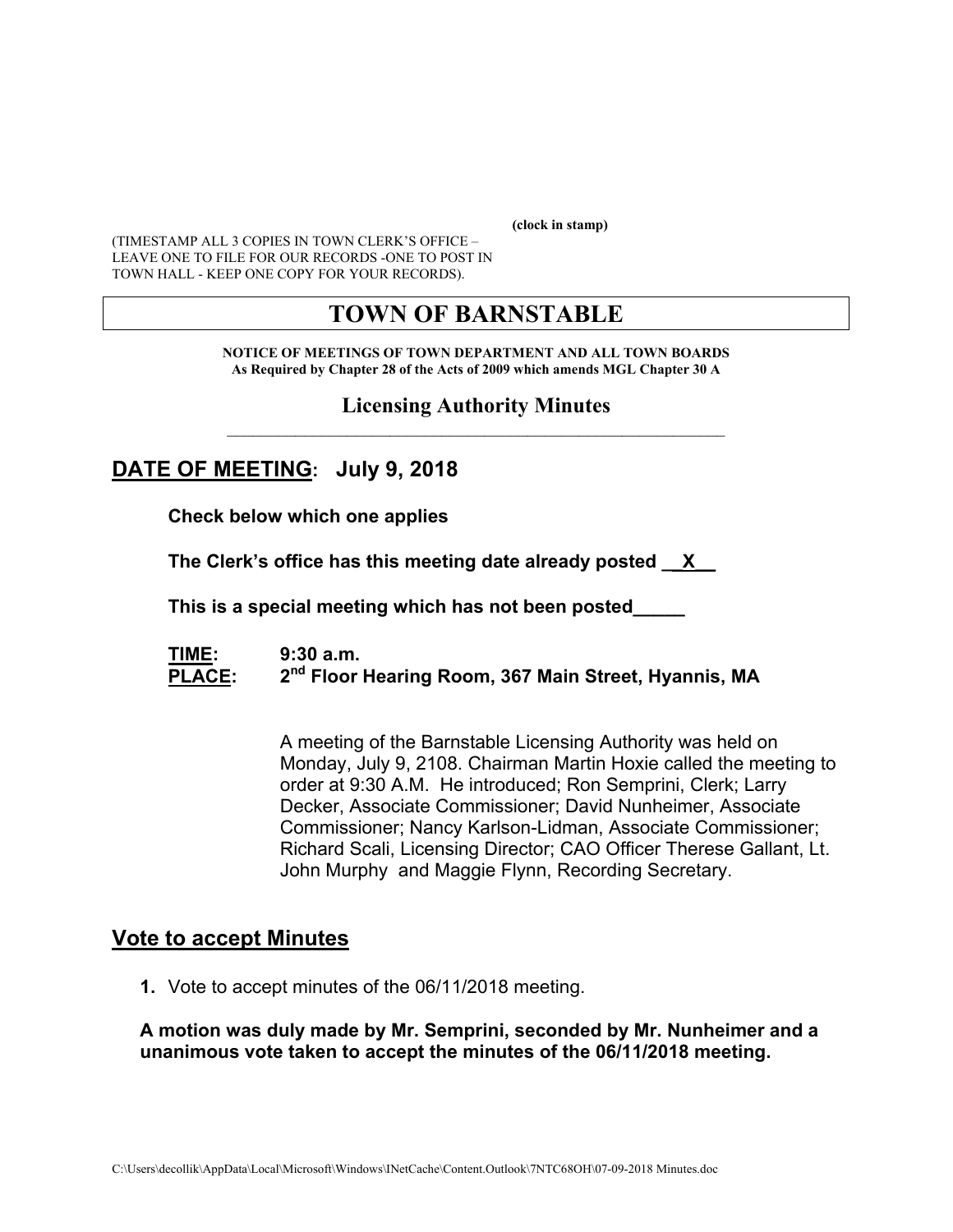## **New Business:**

**1. Alcohol on Town Property:** Presentation of Special Events on Town Property Guidebook by Elizabeth Hartsgrove, Assistant Director, Planning and Development.

*Elizabeth Hartsgrove presented the new guidelines for use of Town Property and Alcohol. The procedures have received Town Manager approval and Town Council Administrative review. The concept is for one stop shop. Three locations have been targeted; Hyannis Village Green, Hyannis Overlook and the Hy-Arts Campus. The Guidebook describes what the applicant has to do for a special event including alcohol. Applicants are still required to appear before the Licensing Authority. There is a possibility to expand but just these 3 locations are the pilot locations.* 

#### **2. Application for a One Day Entertainment and Beer Only Licenses:**

Application of Brad Pfeifer on behalf of the Hyannis athletic Association for a One Day Entertainment and Beer only license for the Hyannis Harbor Hawks Pizza fest. The event is to be held on the Hyannis Village Green, 367 Main Street, Hyannis on July 14, 2018 noon to 4:00 PM. Entertainment is recorded music from Cape Cod Broadcasting.

*Brad Pfeifer and Beth Marcus appeared on behalf of the application. Flat fee for entrance; there will be 10 pizza vendors. Contest for the best pizza in town. Mr. Scali asked Ms. Marcus to describe how the alcohol /beer will be managed/controlled. No one leaves property defined by snow fencing, it will be monitored at all times. Selling tickets for beer separately to ensure ID, bracelets will be used for easy identification. A beer trailer will be used. All employees are TIP certified.* 

**A motion was duly made by Mr. Semprini, seconded by Mr. Nunheimer and a unanimous vote taken to accept the application as presented.** 

**3. Ratification of Extension of Hours for Cape Cod Coffee:** Cape Cod Coffee LLC, d/b/a Cape Cod Coffee, 480 Barnstable Road, Hyannis; holder of an All Alcohol Common Victualler License for ratification of an hour change from 5:00 AM - 6:00 PM to 6:00AM - 11:00 PM.

*Mr. Scali reminded the Board that the applicant was before them last month to amend his hours only.* 

**A motion was duly made by Mr. Semprini, seconded by Mr. Nunheimer and a unanimous vote taken to approve the ratification of the change in hours.** 

**4. Application for a One Day Entertainment License:** Application of Karen Herrand on behalf of Cape Cod Foundation – ROAR for a One Day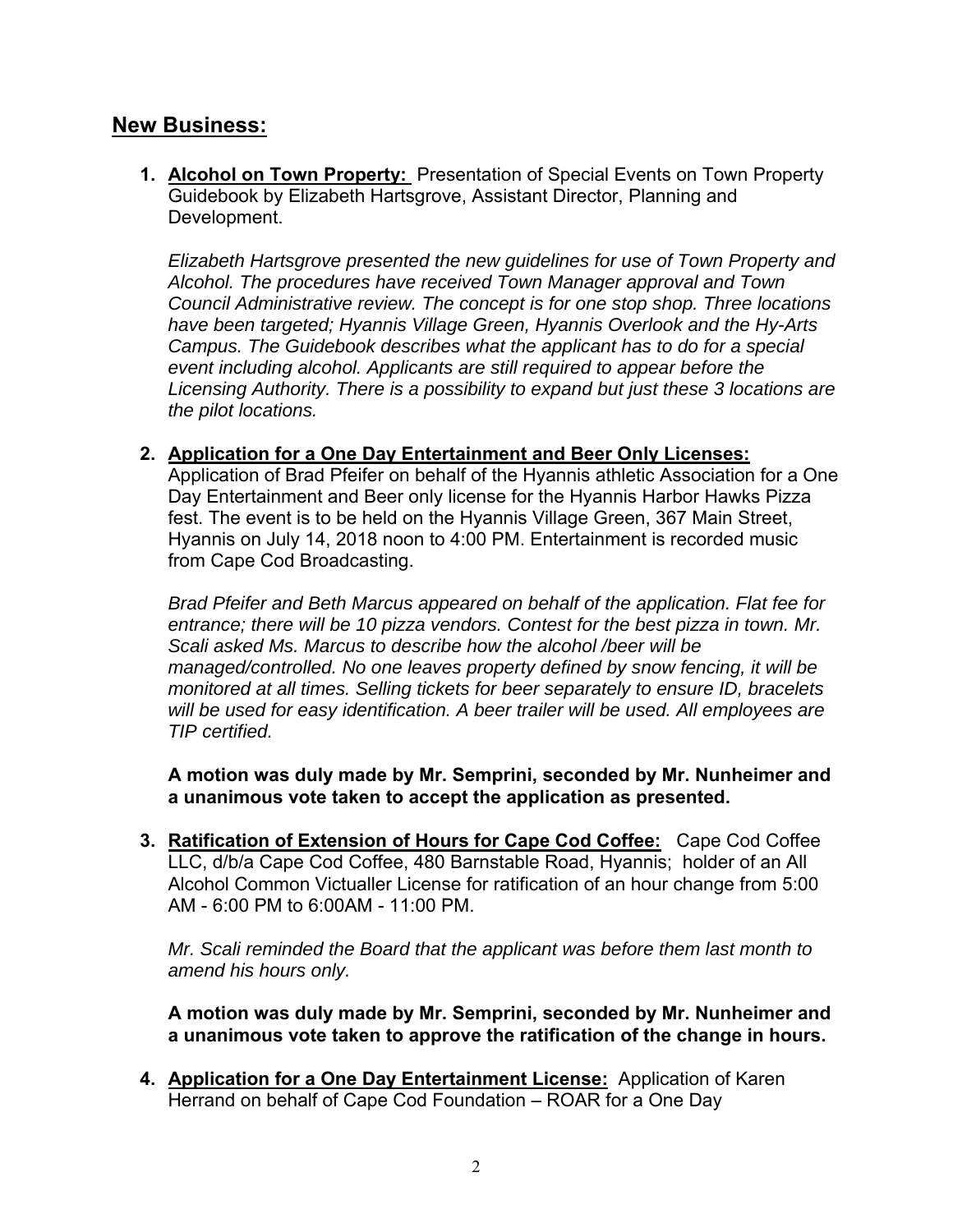Entertainment License for the ROAR Event – Ride for Opioid Addiction Recovery to be held at the Barnstable High School, 744 West Main Street, Hyannis on September 9, 2018 from 9:00 AM to 3:00 PM. Entertainment is to include 3 performers with 3 amplified pieces.

*Karen Herrand appeared on behalf of this application. One day motorcycle ride fund raiser. All money goes to transitional recovery and stays local. Sherriff Cummings is donating a tent to the event.* 

**A motion was duly made by Mr. Semprini, seconded by Mr. Nunheimer and a unanimous vote taken to accept the application as presented.** 

**5. Officer Elections:** Election of Chairman, Vice-Chairman and Secretary for Fiscal Year '19; recommendation to Appointment Committee to move Associate Member to Board Member.

**A motion was duly made by Mr. Semprini, seconded by Mr. Hoxie and a 2-0 vote taken to move Associate Member; David Nunheimer, to a permanent member.** 

**A motion was duly made by Mr. Semprini, seconded by Mr. Nunheimer and a 2-0 vote taken to approve Martin Hoxie as Chairman.** 

**A motion was duly made by Mr. Nunheimer, seconded by Mr. Hoxie and a 2- 0 vote taken to approve Mr. Semprini as Vice- Chairman.** 

**A motion was duly made by Mr. Hoxie, seconded by Mr. Semprini and a 2-0 vote taken to approve Mr. Nunheimer as Clerk if approved by the Town Council.** 

#### **6. Consent Agenda:**

**A motion was duly made by Mr. Semprini, seconded by Mr. Nunheimer and a unanimous vote taken to accept the Consent Agenda as presented.** 

## **Public Hearings:**

**1. Application to Transfer Annual Wine and Malt Retail Package Goods Store License and Change of Location:** Application has been filed to transfer the Annual Wine and Malt Retail Package Goods Store License and Change of Location from Old Village Store of West Barnstable LLC. d/b/a Old Village Store of West Barnstable , Daniel J Devlin, mgr., 2455 Meetinghouse Way, West Barnstable to Cost Plus of Massachusetts LLC. d/b/a Cost Plus World Market, Mark Howard Dillon, mgr., 621 Iyannough Rd., Hyannis.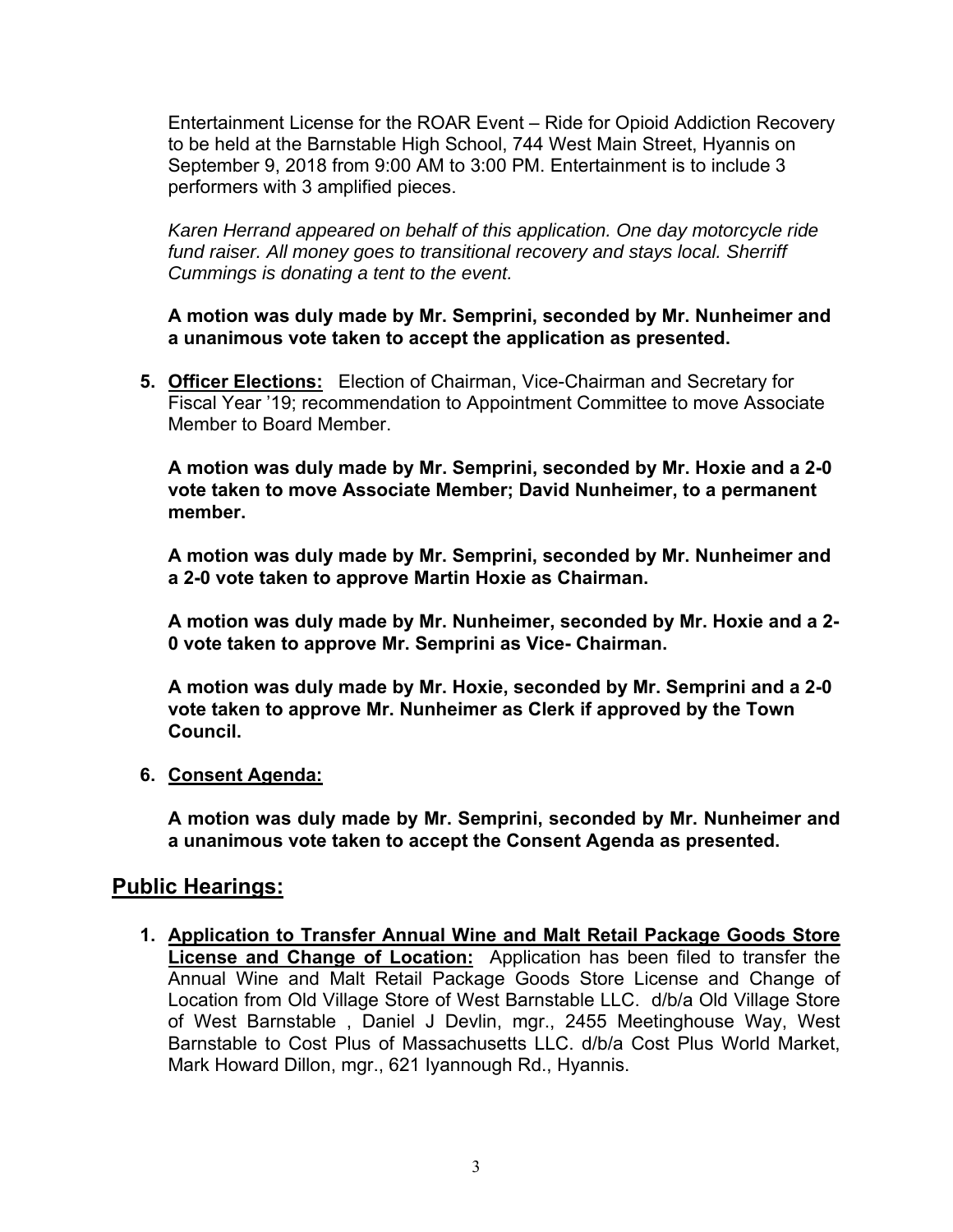**Description of Premise:** A 20,012 sq. ft. one story building with one main entrance/exit and three emergency exits. No seating. Sales floor is approximately 15,180 sq. ft.; entire floor to be licensed. Display area is approximately 1,050 sq. ft. and some cross-merchandising throughout the sales floor.

Hours of Operation: Mon-Fri 10 AM  $-$  9 PM, Sat 9 AM  $-$  9 PM, Sun 10 AM  $-$  7 PM and extended hours 7 AM – 11 PM during holiday season.

*Attorney Andrew Upton and Steve Shreck the District Manager and additional managers including Mark Dillon appeared on behalf of the application. Cost Plus reviewed the power Point presentation for the Board. The core competency concept of the location is for food and beverage. It is an entertaining concept complete with table goods. The store offers integrated events with food and beverage together; tastings; unique wine selections. The beers come from all over; add in craft brewers, you can make your own 6 pack. The store is always looking to give the customer the full shopping experience.* 

*Mr. Hoxie commented on the number of package stores in the area, you are diverse and no other location can provide the same.* 

*Attorney Upton has 250 plus licenses, never had any problems. Mark Dillon, manager stressed that their client base is looking for the alcohol. We stress that concept of one stop shop-entertainment.* 

*Mr. Upton stated that all staff will be trained. All employees will be Tips certified. We are committed to this from the sales to the stocking staff. Policy is to ask for ID from all customers; controlled by the POS system. There are no refrigerated products.* 

*Public need- customers do ask strong public want; 1109 people supported this and 900 plus are Barnstable Residents.* 

*No increase in traffic is expected. Alcohol represents 6.9% of sales capacity. No cold beverages.* 

Lt. Murphy appreciates that the Attorney reached out, the BPD was approving *the public safety, did not endorse or oppose this transfer.* 

*This model has worked in 250 plus locations; integrated one-stop shopping.* 

*Mr. Semprini, public need difficult time for another license transfer in the village of Hyannis. Mr. Semprini reviewed the history of transfers and the saturation of licenses in Hyannis itself.* 

*Mr. Upton stated that the West Barnstable Civic association was approving of the transfer. Also, 935 customers are requesting this.* 

*Mr. Nunheimer asked about other Mass locations, only one in Framingham. No problems at all. The entire store is being licensed.* 

*Mr. Scali stated the special permit defines that this would not become a full package store in the future.* 

*Dan Devlin owner of the Village Store stated that alcohol sales are less than 10% of revenue. Mr. Devlin would like to sell ice cream over beer. He did his research for Cost Plus.* 

*Carl Riedell, owner of the World Market Building. They are fantastic tenants, world Class Corporation. Spoke in favor of this application.*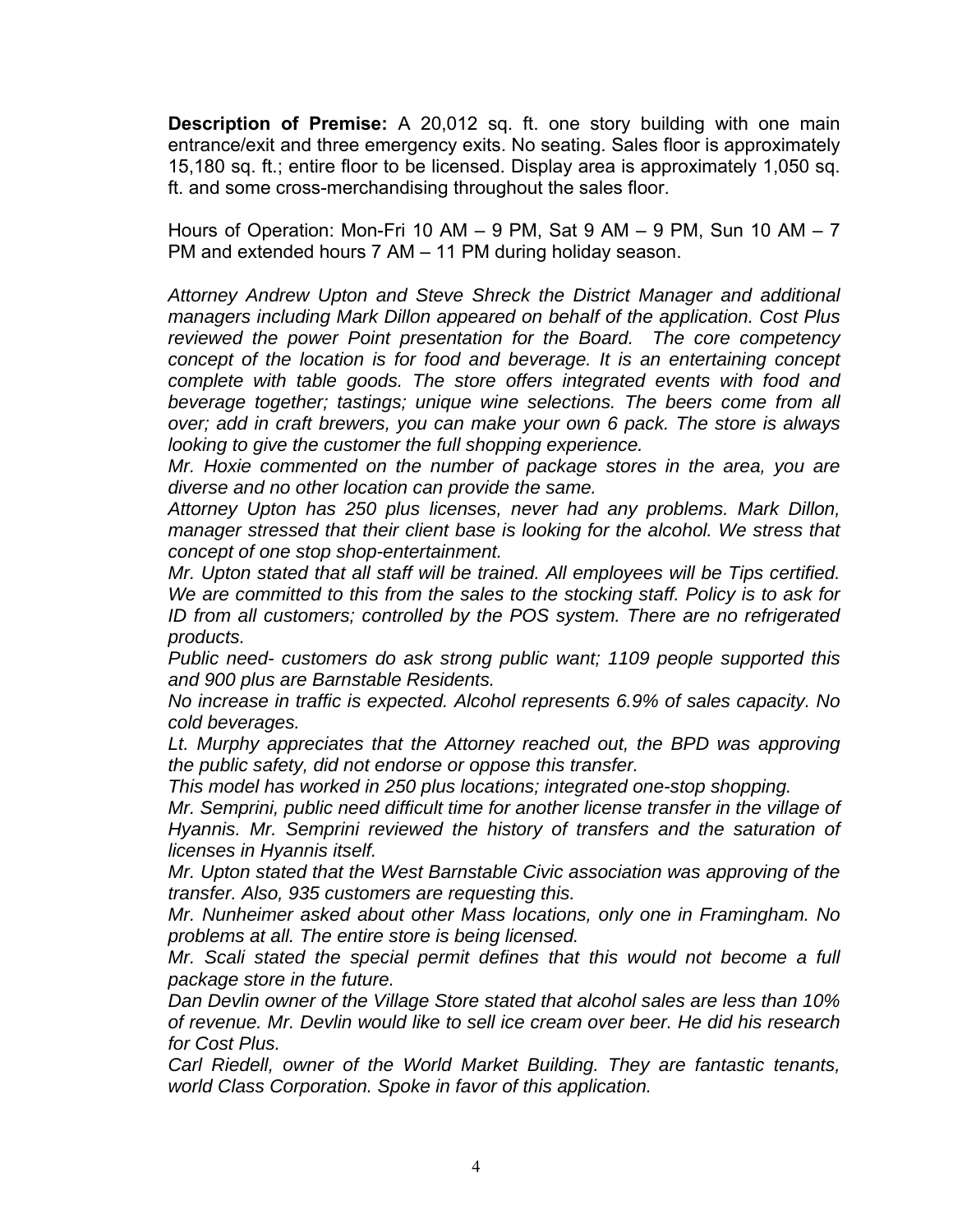*Philip Wallace, Town Councilor, spoke in favor of this transfer. The license is underutilized. We have other licenses nearby. My business relationship as a*  wholesaler goes back 20 years, very high. This license will be used as a *convenience to individuals already at the store.* 

*Deirdre Citron from Marstons Mills, 2 year employee of Cost plus. Customers are missing the ability to buy specialty wines. The store represents a unique experience, not just another package store.* 

*Mr. Hoxie is concerned about saturation; appears that this store will be more diverse. No objections from package stores in the area are indicated.* 

*Mr. Semprini has been convinced based upon the presentation that this will not be an adverse. Mr. Nunheimer stated that this is an interesting business model; restrict the floor space to display area only.* 

**A motion was duly made by Mr. Semprini, seconded by Mr. Nunheimer and a unanimous vote taken to accept the application as presented with the condition of reducing the licensed premise area to 1050 sq. ft. only.** 

**2. Continued from June 11, 2018 for Update on 30 Day Live Entertainment License:** Mitchell's Café Corp d/b/a/ The Dockside, 110 School Street, Hyannis.

*Attorney Lawlor stated that his client has been ill and there has been no entertainment. The individual that complained last month has moved 4 miles away. Lt. Murphy has objection with the term test. There has been some concern about this licensee to have entertainment. The 30 days is for a measurement for the Board.* 

*Officer Gallant stated the proposal was to be able to give feedback.* 

**A motion was duly made by Mr. Semprini, seconded by Mr. Nunheimer and a unanimous vote taken to accept the application as presented with the conditions as follows: Live entertainment is from 11:00 AM to 11:30 PM, Daily. 2 Performers with 2 pieces, amplified; inside only with windows closed and Karaoke.** 

**3. Application for a New Live and Non-Live Entertainment Licenses on an All Alcohol Common Victualler License:** Application of 959 Bearse's Inc. d/b/a Gannons Tavern, 959 Bearses Way., Hyannis, Michael S. Gannon manager for new live and non-live entertainment licenses.

Premise has 120 total seats all approved by the Building Commissioner on 05- 24-2018.

Live Entertainment to include: Five performers with five pieces that is amplified. Non-Live Entertainment to include: Recorded music at conversation level and 1 TV.

Entertainment hours are: noon - 12:30 AM; Daily.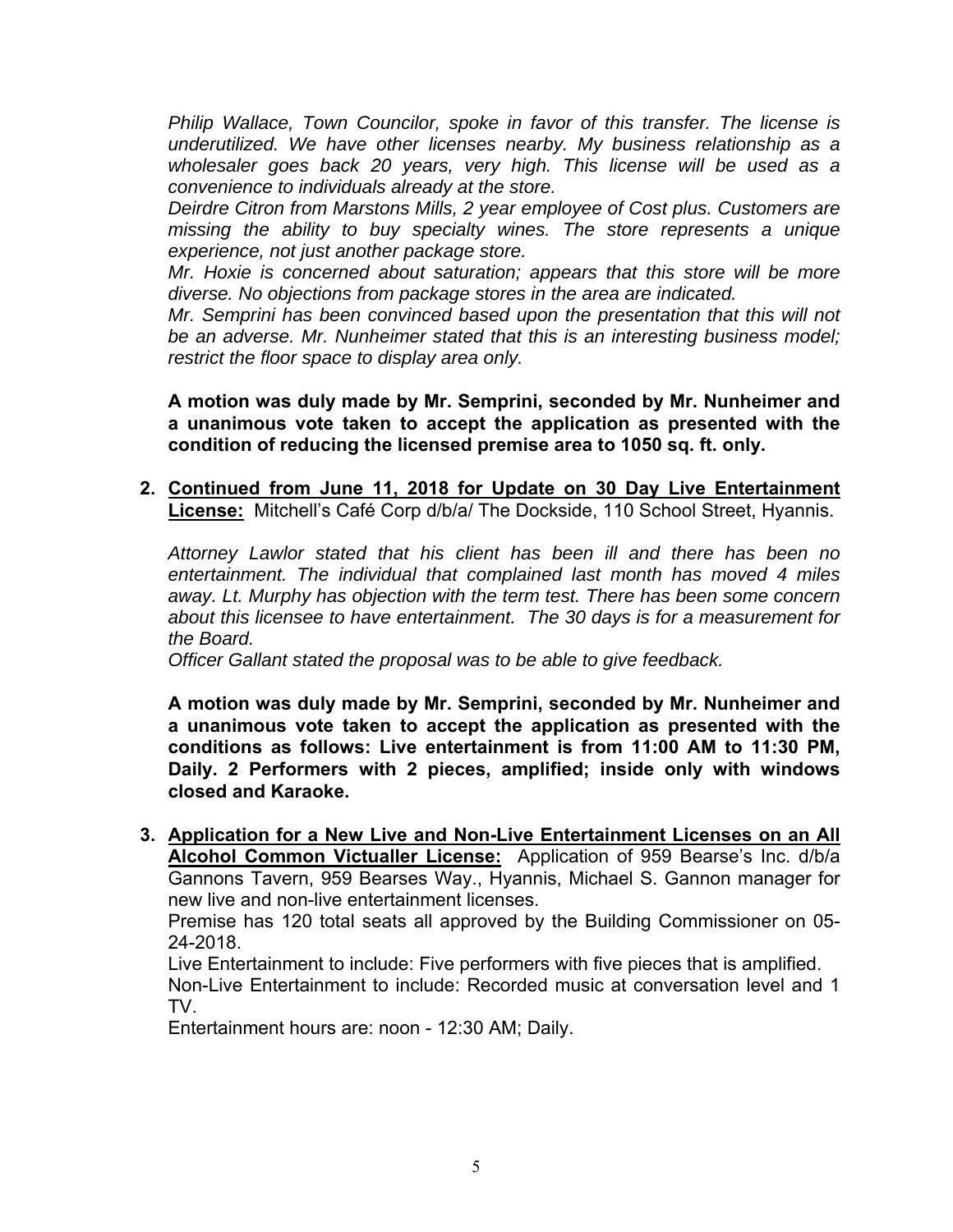*Mike Gannon appeared on behalf of the application. Focus entertainment of Friday and Saturday nights. We want to be more of a restaurant than all entertainment.* 

**A motion was duly made by Mr. Semprini, seconded by Mr. Nunheimer and a unanimous vote taken to accept the application as presented.** 

**4. Application for a Change of Manager, Alteration of Premises, New Live Entertainment License, New Karaoke License and Amend of a Non-Live Entertainment License on an Annual All Alcohol Common Victualler License:** Application has been filed by New England Clambake Inc., Mark Guerin Manning manager, d/b/a Wimpy's Seafood Café and Market located at 752 Main Street, Osterville, for a change of manager, alteration of premise, new live entertainment license, new karaoke license and amend of non-live entertainment license on an Annual All Alcohol Common Victualler License. Change of manager is from Mark Guerin Manning to Andrew J Glassman. Alteration of premise is to include 36 outdoor seats.

Description of Premise: The premises consist of approximately 3,944 sq. ft. of total indoor restaurant, 228 seats and approximately 430 sq. ft. of outdoor seating, 36 seats for a total of 264 seats. The premises contain six dining areas: three indoor dining rooms, a bar, a tavern and outdoor dining area, in addition to a kitchen and seafood market. There are four total bathrooms.

Hours of Alcohol service are: 9:00 AM to 12:45 AM, Monday – Saturday; Sunday 11:00 AM – 12:45 AM.

Non-Live Entertainment to include: 4 televisions and recorded music at conversation level. Hours of Non-Live Entertainment: 9:00 AM -12:45 AM, Daily.

Live Entertainment to include: 4 performers with 4 pieces, amplified; a new Karaoke license. Hours of live entertainment are Thurs-Sat 6 PM-12 AM and Sun 11 AM – 6PM.

*Attorney Jean Kampous, Andrew Glassman and Jeffrey Lindsay appeared on behalf of the application. This application is for an addition of small outdoor dining area, 6 picnic tables with 6 seats. Add 2 more TV's; inside and to add live entertainment. Change of manager to Andrew Glassman. Wimpy's has been in the community since 1938.* 

*Andrew Glassman has been at the location for a number of years. Discussions revolved around the distance from the fencing to the road.* 

*Asking up to 4 performers, expect that most will be one performer only performances. The stages will not fit more than four.* 

*Attorney Lawler, represents Nancy Legwan, the glass enclosure of the restaurant is about 60 feet from her bedroom. She has concerns about the noise situation. The concern is that this will turn into something. Will the rear patio be used for smoking? Across the street is the Fox Hole which always has a line. Attorney Lawler commented significantly how this will potentially become a nightclub.* 

*Attorney Lawler reviewed how close his client's bedroom is to the restaurant.*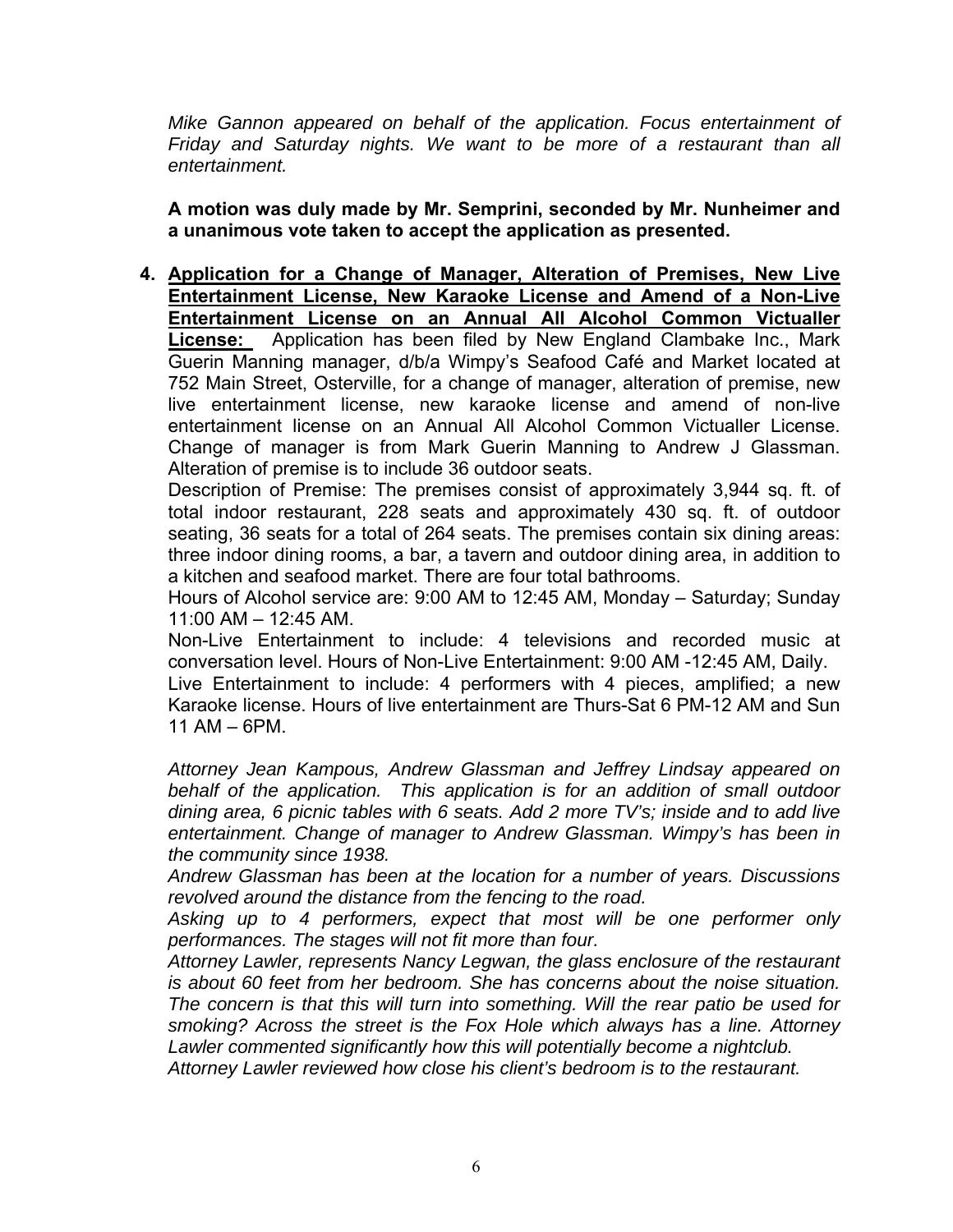*Attorney Kampous stated that Wimpy's is very neighborhood friendly, no desire to become a nightclub. This area is a business district. There is noise coming from everywhere. The live entertainment is inside and must be contained.* 

*There is not a designated smoking area. There are urns are available; there are not an abundance of smokers.* 

*Mr. Semprini commented that to block off smoking in the back. Amend outside dining to 10:00 PM.* 

*Lt. Murphy commented on the uniqueness of Attorney Lawler's ability to argue both sides of an issue. This is a quality of life issue. The BPD would be very active in addressing any noise complaints.* 

*Jigs Wigam, a resident of Tower Hill Road spoke against the application. The road turns into the Indy 500 at night; wants application to be declined.* 

*Peter Hansen, Osterville Village association, has concerns of increased noise. We are asking for a postponement to assess all components more fully .* 

*The license is already in existence all we are doing is adding 36 seats* 

*Andrea Wood spoke representing her mother who will be 82 next week. She hears entertainment from the Osterville library. She did hear the previous entertainment at Wimpy's.* 

*Lt. Murphy stated that the anti-noise bylaw was not crafted for restaurants. We are stuck between businesses and neighbors. This is difficult for the BPD.* 

**A motion was duly made by Mr. Semprini, seconded by Mr. Nunheimer and a unanimous vote taken to accept the application as presented with the conditions as follows: Live performers are restricted to 2 performers with 2 pieces; amplified, karaoke is allowed. No outside dining after 10:00 PM and no outside gathering in the rear after 10:00 PM.** 

**5. Application for a New Annual All Alcohol Common Victualler License:**  Application of Interstate Theatres Corporation d/b/a Regal Cape Cod Mall Stadium 12, 793 Iyannough Rd. Hyannis, Jeffrey Ortiz manager for a New Annual All Alcohol Common Victualler License.

Premise Description: A twelve auditorium movie theatre on two floors with alcohol service and storage areas on the first floor, including walkways, with no outdoor areas, alcohol to be excluded from bathrooms. Auditorium seating totals 2,264 seats in 12 auditoriums. One entrance and two exits all approved by the Building Commissioner on 6-11-2018.

Hours of operation and Alcohol sales are: 11 AM – 1 AM.

*Attorney Andrew Upton and Jeffrey Ortiz appeared on behalf of this application. Mr. Ortiz has been the manager of the theatre for the last 10 years. Attorney Upton reviewed the power point presentation. There have never been any violations at the numerous locations. We have the support of the Cape Cod Mall, no public safety issues for the Police.* 

*This is an amenity to the movie theatre. Alcohol service is safe and controllable since the nature of the movie is to sit there; no intermissions. No delivery service, There are already existing details by the Police on the weekends.*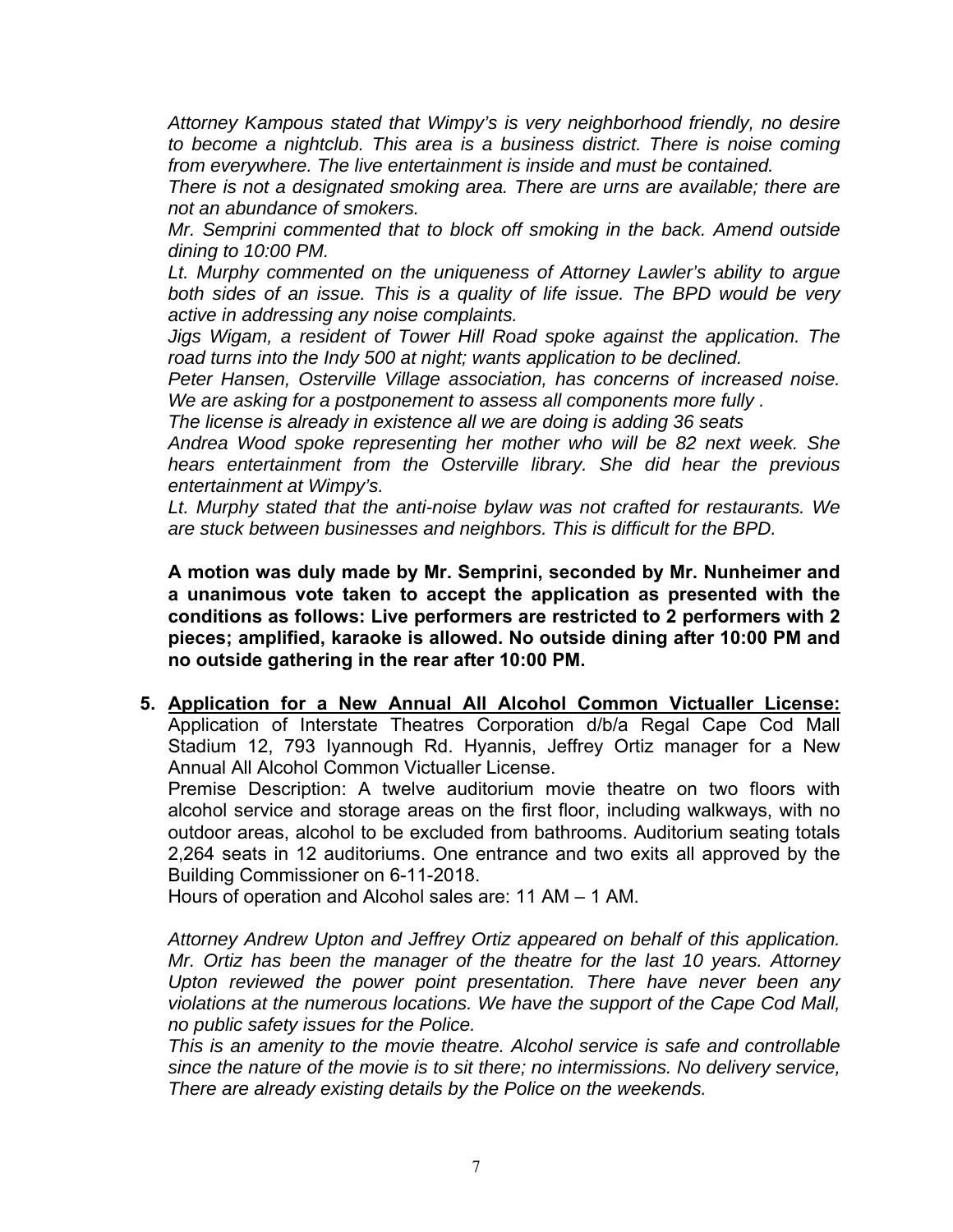*The reason for all alcohol, trend in the industry, the movie companies tie into the alcohol; specialty drinks, parents may want.* 

*The alcohol person will be responsible for monitoring all persons that have had purchased alcohol.* 

Lt. Murphy commended the presentation. There will be a distinctive cup set. Only *one drink can be purchased at a time. Mr. Ortiz has been upfront policing the cinema, strong working relationship with the BPD.* 

*Mr. Semprini asked will there be a limit to the number of drinks. What is to prevent drinks being shared with a minor? Bracelets will be used. There is a lot of attention being paid to these items.* 

**A motion was duly made by Mr. Semprini, seconded by Mr. Nunheimer and a unanimous vote taken to accept the application as presented.** 

**6. Application for a Transfer of an All Alchohol Common Victualler License and a New Live and Non-Live Licenses:** Application of GA Hyannis LLC., d/b/a Harborview Restaurant and Bar, 235 A&B Ocean Street, Hyannis, Scott Crowley, Manager, for a transfer of an All Alcohol Common Victualler License from GA Hyannis LLC d/b/a Harborview Restaurant and Bar to Oceanside Restaurant Group LLC d/b/a Harborview Restaurant and Bar, Michael Gustafson, manager, 235 Ocean Street, Hyannis and a new Live and Non-Live licenses.

Premise Description: Wood Structure located at 235A Ocean Street, first floor dining room with 30 seats; bar with 29 seats and outdoor patio with 40 seats; 2 Handicap accessible bathrooms and 2 exits on the first floor with kitchen, service area and three rooms off the back of the premise used for alcohol storage, ice machines and cooler. Seating 99, 9 standees, 14 employees for at total occupancy of 122 on first floor. Second floor is 1636 sq. ft. (1,037 sq. ft. dining room, 72 sq. ft. storage and 525 sq. ft. deck). There are 109 seats, 20 standees and 10 employees for a second floor occupancy of 139. Total seating for the entire premise is 208. All approved by the Building Commissioner on 6/6/18. Hours of operation are 11:00 AM to 1:00 AM, Daily.

Live Entertainment is to end at 11:00 PM; live performers are limited to 3 on first floor and 2 on second floor and no more than one source of live entertainment in

the building at the same time. Dance floor, 10x10 in size. Non-Live entertainment includes: 2 TV's on second floor and 6 TV's on first floor, jukebox and recorded music.

*Michael Gustafson appeared on behalf of the application, he has been acting as the agent since December. Demographics of 35 years plus, local residents is the clientele that the restaurant is striving for. No changes are being proposed to the existing license. Use entertainment in the slow hours of the day to get them to come to the restaurant. Entertainment is typically downstairs; only one per day.* 

*Felicia Penn appeared, supports the transfer of the license. All musicians should be inside and noise contained. Ms. Penn shared that outdoor entertainment is not allowed. She also requested that all speakers at the Cape Cod maritime Museum events be pointed towards South Street and not the harbor. Mr.*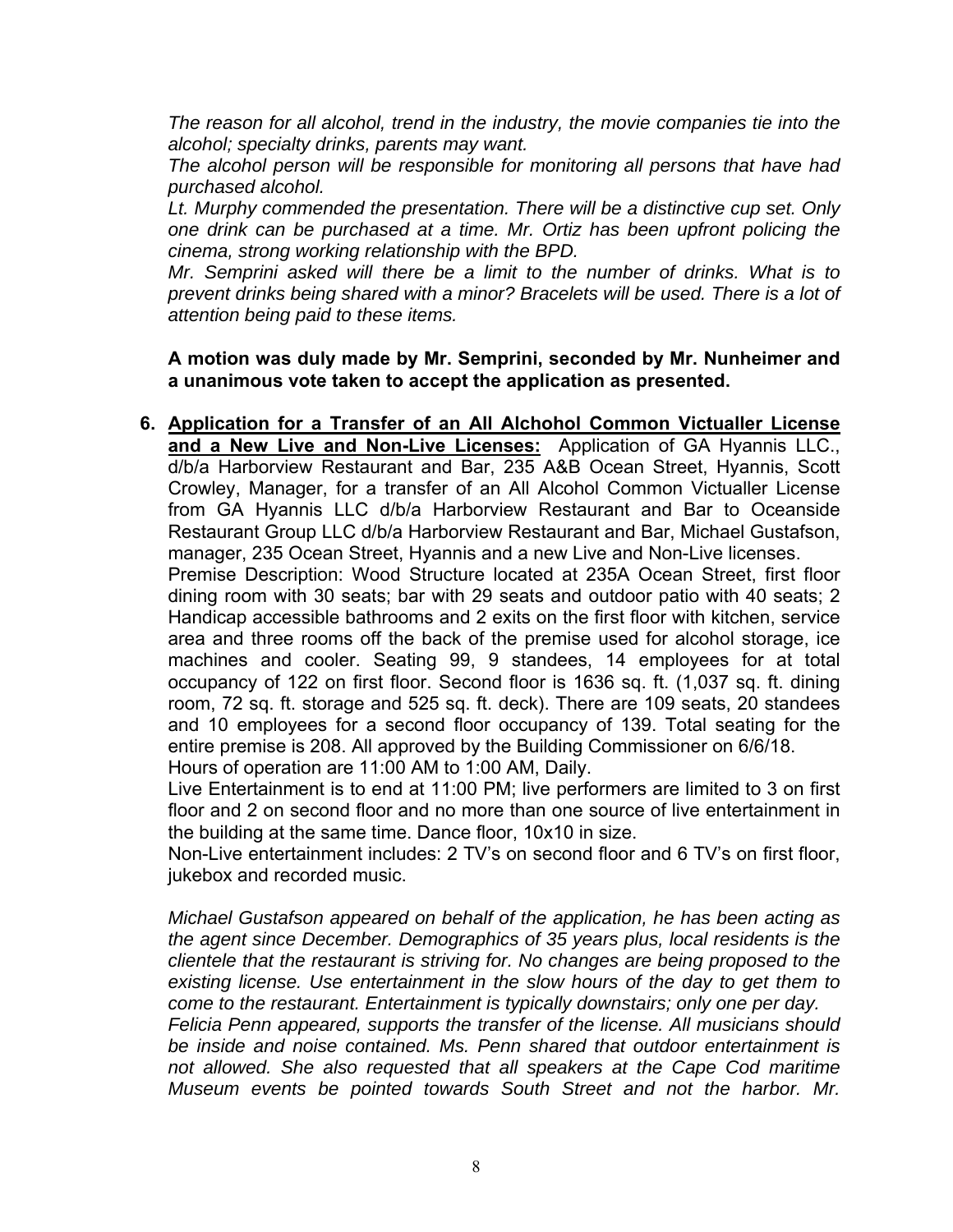*Gustafson stated that this did happen; a training session was given to the managers to instruct them properly regarding entertainment. Phil Doherty, spoke in favor of the application and wished them good luck and to keep music inside.* 

**A motion was duly made by Mr. Semprini, seconded by Mr. Nunheimer and a unanimous vote taken to accept the application as presented with one condition of no outside entertainment.** 

## **Licensing Division Updates:**

- **1. Licensing Department updates:** Mr. Scali stated the September hearing has been moved to September  $17<sup>th</sup>$  from the  $10<sup>th</sup>$  due to a conflict with a Jewish Holiday. Also the International Inn has a new owner, no food or alcohol; seeking a separate individual to run the restaurant.
- **2. Police Department updates:** BPD had an uneventful 4<sup>th</sup> of July week.
	- **Matters not reasonably anticipated by the Chair**

**\_\_\_\_\_\_\_\_\_\_\_\_\_\_\_\_\_\_\_\_\_\_\_\_\_\_\_\_\_\_\_\_\_\_\_\_\_\_\_\_ The list of matters, are those reasonably anticipated by the president/chair, which may be discussed at the meeting. Not all items listed may in fact be discussed and other items not listed may in fact be discussed and other items not listed may also be brought up for discussion to the extent permitted by law. It is possible that if it so votes, the sub-committee may go into executive session. For your information the section of the M.G.L. that pertains to postings of meetings is as follows: Except in an emergency, in addition to any notice otherwise required by law, a public body shall post notice of every meeting at least 48 hours prior to such meeting, excluding Saturdays, Sundays and legal holidays. In an emergency, a public body shall post notice as soon as reasonably possible prior to such meeting. Notice shall be printed in a legible, easily understandable format and shall contain: the date, time and place of such meeting and a listing of topics that the chair reasonably anticipates will be discussed at the meeting. Meetings of a local public body, notice shall be filed with the municipal clerk, and posted in a manner conspicuously visible to the public at all hours** 

**The meeting was adjourned at 10:25 AM** 

**Respectfully submitted,** 

**Margaret D. Flynn, Recorder Ron Semprini, Clerk Town of Barnstable Licensing Authority Authority** 

**\_\_\_\_\_\_\_\_\_\_\_\_\_\_\_\_\_\_\_\_\_\_\_\_\_\_\_\_ \_\_\_\_\_\_\_\_\_\_\_\_\_\_\_\_\_\_\_\_\_\_\_**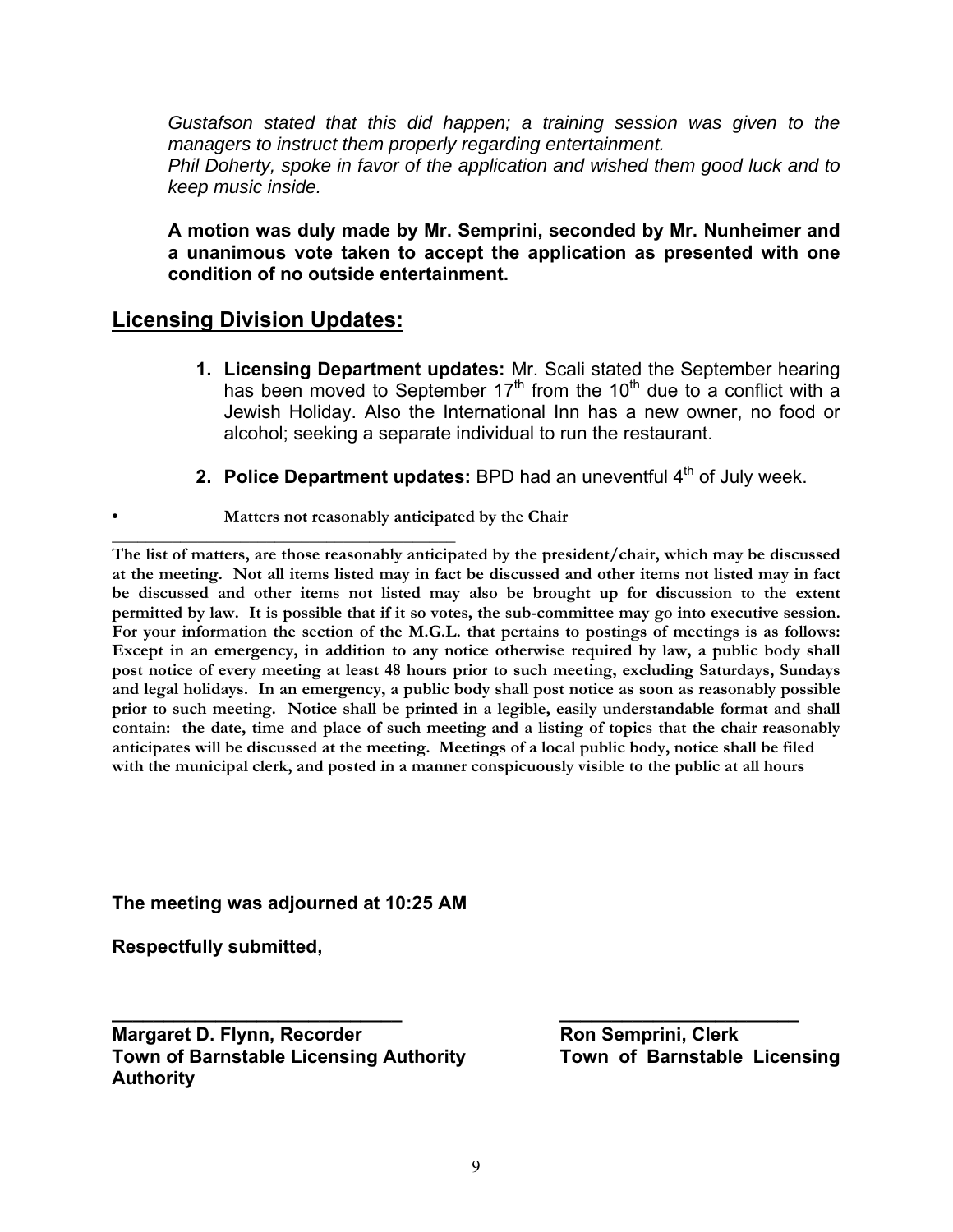# **Town of Barnstable Licensing Authority 200 Main Street Hyannis, MA 02601 www.town.barnstable.ma.us**

Telephone: (508) 862-4674 Fax: (508) 778-2412

# **BARNSTABLE LICENSING AUTHORITY CONSENT AGENDA July 9, 2018**

## **Renewals:**

- **1. Application for (3) One Day Entertainment and (3) All Alcohol Licenses:** Application of Chronis Kalivas on behalf of the St George Greek Orthodox Church for 3 One Day Entertainment and All Alcohol Licenses for the 36<sup>th</sup> Annual Grecian Festival - 2018. The event is to take place at the St. George Greek Orthodox Church, 1130 Falmouth Rd., Centerville on July 20, 21, 22, 2018 beginning at 10:00 AM. Entertainment is to include 5 performers with 5 pieces.
- **2. Application for a One Day Entertainment and All Alcohol License:** Application of Jamie Bohlin on behalf of CCYP for a One Day Entertainment and All Alcohol licenses for the CCYP Back to Business Bash. The event is to take place at the Barnstable Airport, 480 Barnstable Rd., Hyannis on September 20, 2018 from 5:30 PM - 8:30 PM. Entertainment is to include 1 performer, Chantal with 2 pieces.
- **3. Application for a One Day Entertainment License:** Application of Jennifer Williams on behalf of the Osterville Historical Museum for a One Day entertainment license for the 28<sup>th</sup> Annual Antiques Show. The event is to take place on August 16, 2018 at the Osterville Historical Museum, 155 W Bay road, Osterville from 9:00 AM to 4:00 PM. A state promotors license has been obtained.
- **4. Application for a One Day Wine and Malt Alcohol License:** Application of Jennifer Williams on behalf of the Osterville Historical Museum for a One Day Wine and Malt License for the Art at the Museum event. The event is to take place at the Osterville Historical Museum, 155 West Bay Rd., Osterville on July 26, 2018 from 4:00 PM to 7:30 PM. There will be no additional entertainment.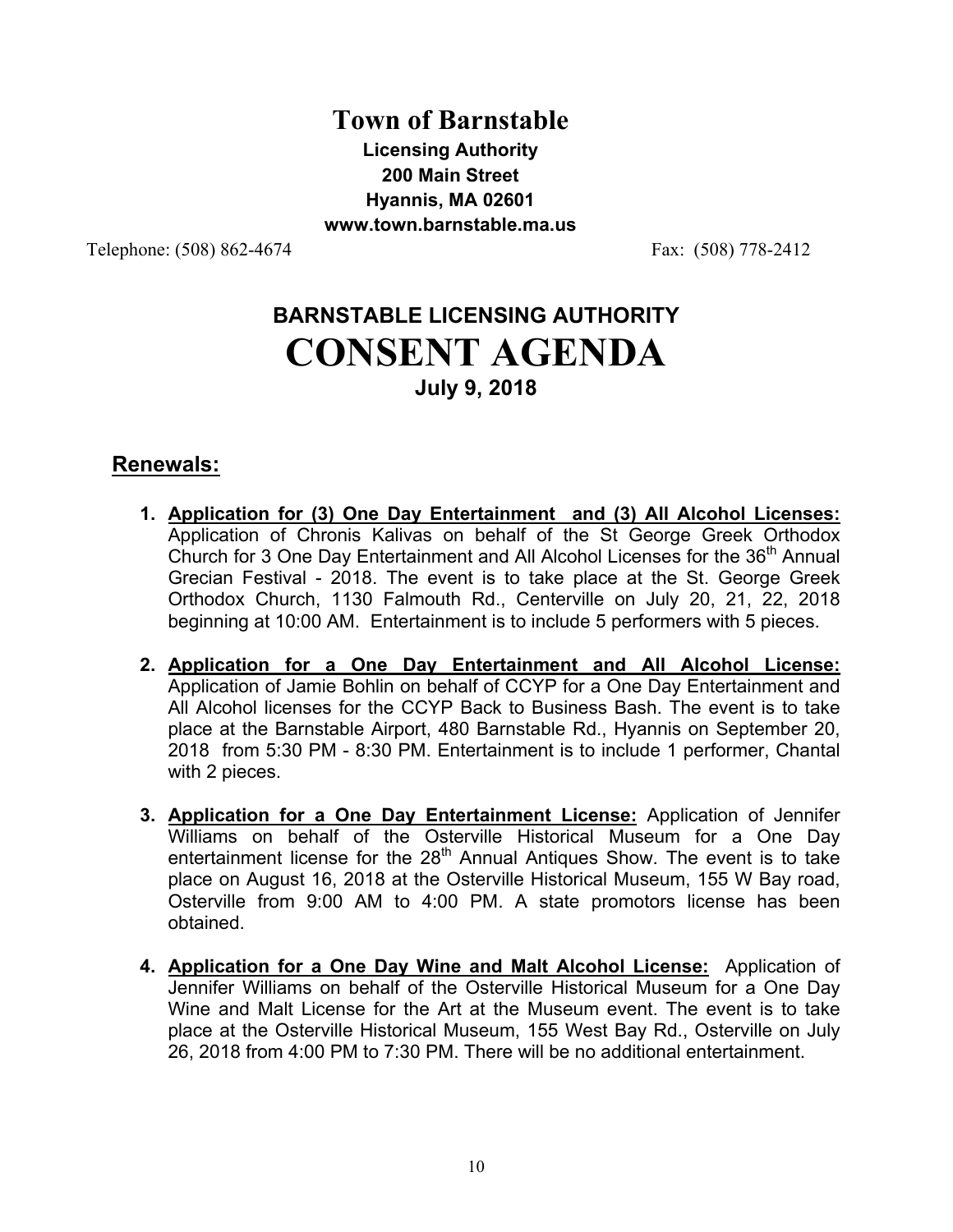- **5. Application for a One Day Entertainment and Wine and Malt Licenses:**  Application of Judy Desrochers on behalf of Meetinghouse Farm for a One Day Entertainment and Wine and Malt Licenses for the Jazz for a Summer Night event. The event is to take place at the Meetinghouse Farm, 2135 Meetinghouse Way, West Barnstable, Ma 02630 on July 12, 2018 from 6:00 PM to 8:00 PM. Entertainment is the Bart Weisman Jazz Band with 6 amplified pieces.
- **6. Application for (5) One Day Wine Only Licenses:** Application of Kathy Edmonston on behalf of Gallery Artrio for 5 One Day Wine Only licenses for various Art Openings. All events will take place at the Gallery Artrio, 50 Pearl Street, Hyannis on the following dates, July 19, August 16, September 8, October 6 and December 1, 2018; times range from 5-8 PM. There will be no entertainment.
- **7. Application for a One Day Entertainment and Wine and Malt Licenses:**  Application of Jessica Lachey on behalf of Habitat for Humanity of Cape Cod for a One Day Entertainment and Wine and Malt licenses for the Hook for Homes Award Celebration after the Fishing Derby. The event is to take place at the Aselton Park/Cape Cod Maritime Museum, South Street, Hyannis on July 7, 2018 from 5 pm to 8 pm. Entertainment is to include 5 performers with 5 amplified pieces. **\*\*\*\*Retroactive Approval\*\*\*\***
- **8. Application for (3) One Day Entertainment Licenses:** Application of Peter Lally on behalf of Spectacle Management for 3 One Day Entertainment Licenses for the following musical events: Gordon Lightfoot, August 2nd at 3 PM, Peter Sagal, August 26<sup>th</sup> at 12:00 PM and Ladies of Motown, September 30th at 3:00 PM. All events are the Barnstable Performing Arts Center, 744 West Main Street, Hyannis.
- **9. Application for (2) One Day Entertainment and Wine and Malt Licenses:** Application of Amanda Converse on behalf of LoveLiveLocal for 2 One Day Entertainment and Wine and Malt Licenses for the LoveLocal Fest. The events will take place at Aselton Park/Cape Cod Maritime Museum, South Street, Hyannis on July 29<sup>th</sup> and September  $30<sup>th</sup>$  from 11 AM to 6 PM. Entertainment will be 10 separate bands with 10 amplified pieces.
- **10. Application for a One Day Entertainment License:** Application of Rich MacDonald on behalf of the Arts Foundation of Cape Cod for a One Day Entertainment License for the 33<sup>rd</sup> Annual Citizens Bank Pops by The Sea event. The event will take place on August 12, 2018 at 367 Main Street, Hyannis Village Green. Entertainment includes pre-show groups and the Boston Pops.